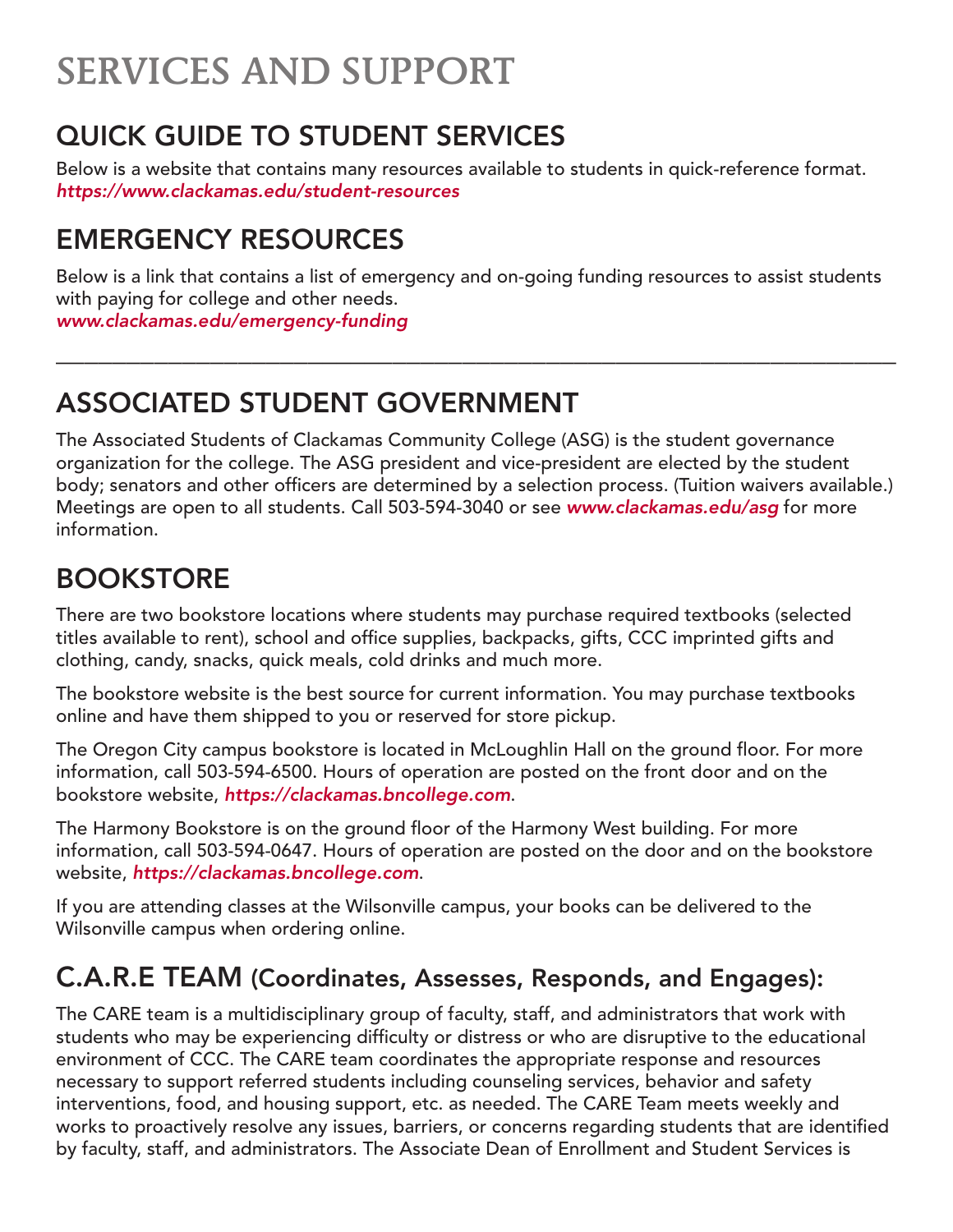the Chairperson for the CARE Team. Questions about the team can be submitted to Jennifer Anderson, [jennifer.anderson@clackamas.edu](mailto:jennifer.anderson@clackamas.edu).

CARE Team Referral Form: *[https://cm.maxient.com/reportingform.php?ClackamasCC&layout\\_id=0](https://cm.maxient.com/reportingform.php?ClackamasCC&layout_id=0)*

## CAREER CENTER

Located in the Wacheno Welcome Center, career services are accessible to all current and potential students, as well as alumni and community members. Information and services include:

- Career exploration
- Career assessments
- Job and internship opportunities
- Community resources
- Job search strategies, techniques and tools
- Interview guidance
- Career events (career fairs, on campus recruitment)
- Career coaching
- Referrals to job search workshops
- Referrals to career counseling or workforce services

To learn more about CCC's Career Center, call 503-594-6001, email careercenter@clackamas.edu or visit *[www.clackamas.edu/career-center](http://www.clackamas.edu/campus-life/career-center)*.

## CHILD CARE

### YMCA CHILD DEVELOPMENT CENTER

YMCA Child Development Center provides child care at the Elizabeth McClung Brod Family Resource Center for students, employees and community families. Care is available for children ages 6 weeks through 12 years. During the summer, day camp is also available for children. The center is supervised by specialists trained in early childhood care and education and all staff have background checks through the state of Oregon. The curriculum is based on the social and developmental needs of young children. Nutritious snacks and meals are provided through our USDA Food Program. Clackamas YMCA is nationally accredited with NAEYC (National Association for the Education of Young Children).

*Pre-registration is required. No drop-in care. Scholarships are available on a limited basis. For more information or to register, visit our website at www.ymcacw.org or call 503-657-9795.*

### CLACKAMAS COUNTY CHILDREN'S COMMISSION (CCCC)

#### *www.cccchs.org*

503-675-4565

CCCC provides free preschool and child care services on campus.

### HEAD START PRESCHOOL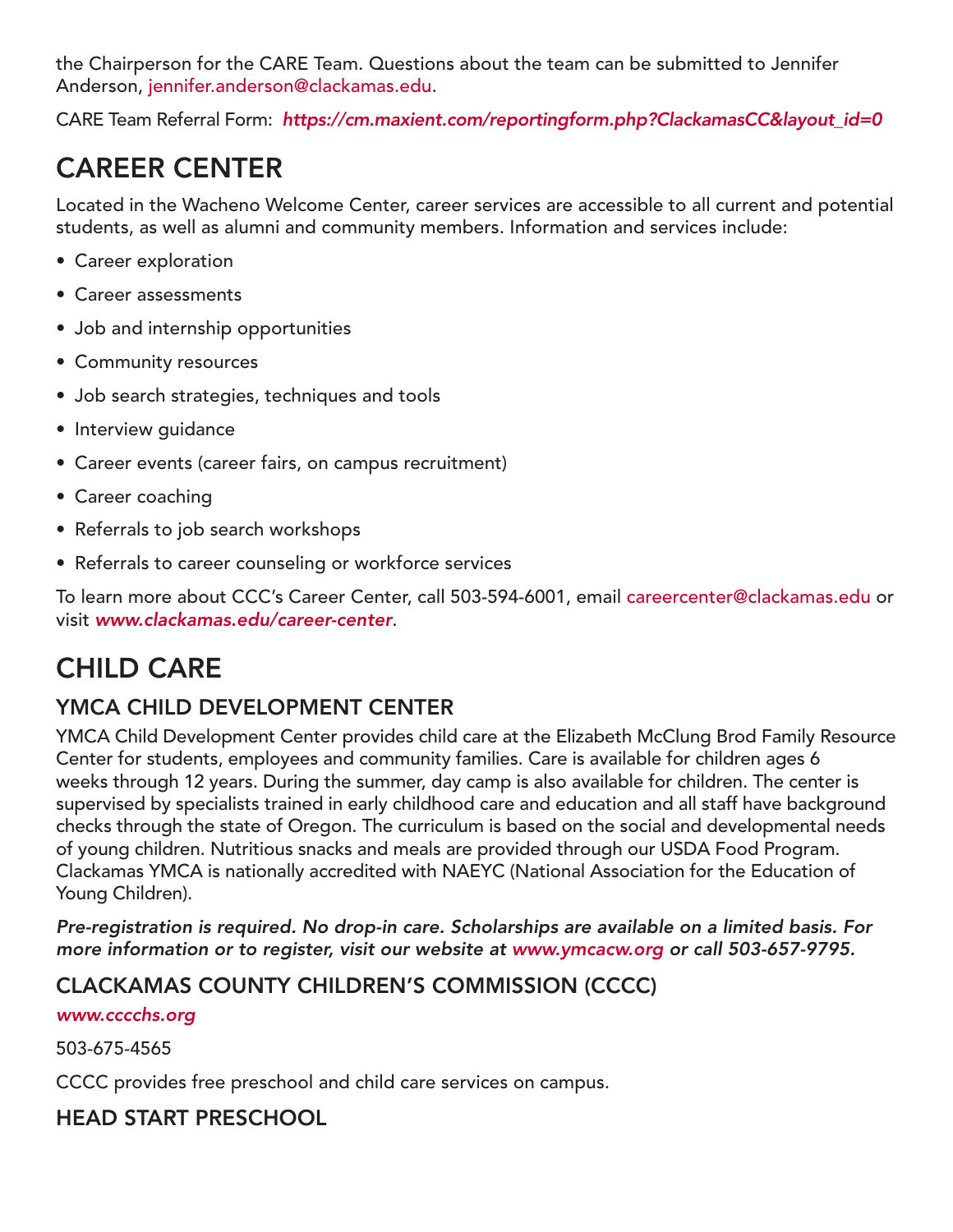Preschool services through Head Start gives children ages 3 to 5 years old 3 ½ hours per day. State certified teachers and aides provide an excellent learning experience in a safe and encouraging environment. Two nutritious meals are prepared and served during class time. No summer services offered at this time. Limited space available.

### EARLY HEAD START

Early childhood education services through Early Head Start provide 6.5 hours a day, four days a week for children 6 weeks to 3 years old. Parents must be enrolled in job training or school and have no other sources for child care during the day. Quality care and nutritious meals are provided and served during class time. During the summer, the program is home based with regular educational home visits. Limited space available.

### CHILD CARE GRANTS

The Associated Student Government (ASG) offers some child care grants for those student parents using a licensed child care provider. For application and more information, see *[www.clackamas.edu/asg/grants](http://www.clackamas.edu/admissions-financial-aid/financial-aid-scholarships/associated-student-government-grants)*.

## COUNSELING DEPARTMENT

#### Support for College Success

Counselors are available to provide retention and support services that help students benefit from their experience at Clackamas Community College. Counselors at CCC help students develop career goals and design a path of education or training that will help them reach those goals. Short-term personal counseling and referrals to community resources are provided to students to help identify and overcome barriers that are interfering with success. Counselors also teach courses related to academic strategies and applied life skills. These classes are designed to improve career, personal and academic achievement.

#### How We Can Help

A counselor can meet with you in a confidential setting to discuss personal issues that are a barrier to your success in college, to explore career options, or to make referrals to community resources. Some of the topics that a counselor may be able to help with include:

- Career exploration
- Choosing a major
- Time and stress management
- Personal issues impacting success
- Accessing campus resources
- Overcoming barriers to learning.

To make an appointment with a counselor, please call 503-594-3176 or email counseling@ clackamas.edu.

## DISABILITY RESOURCE CENTER AND ACCOMMODATIONS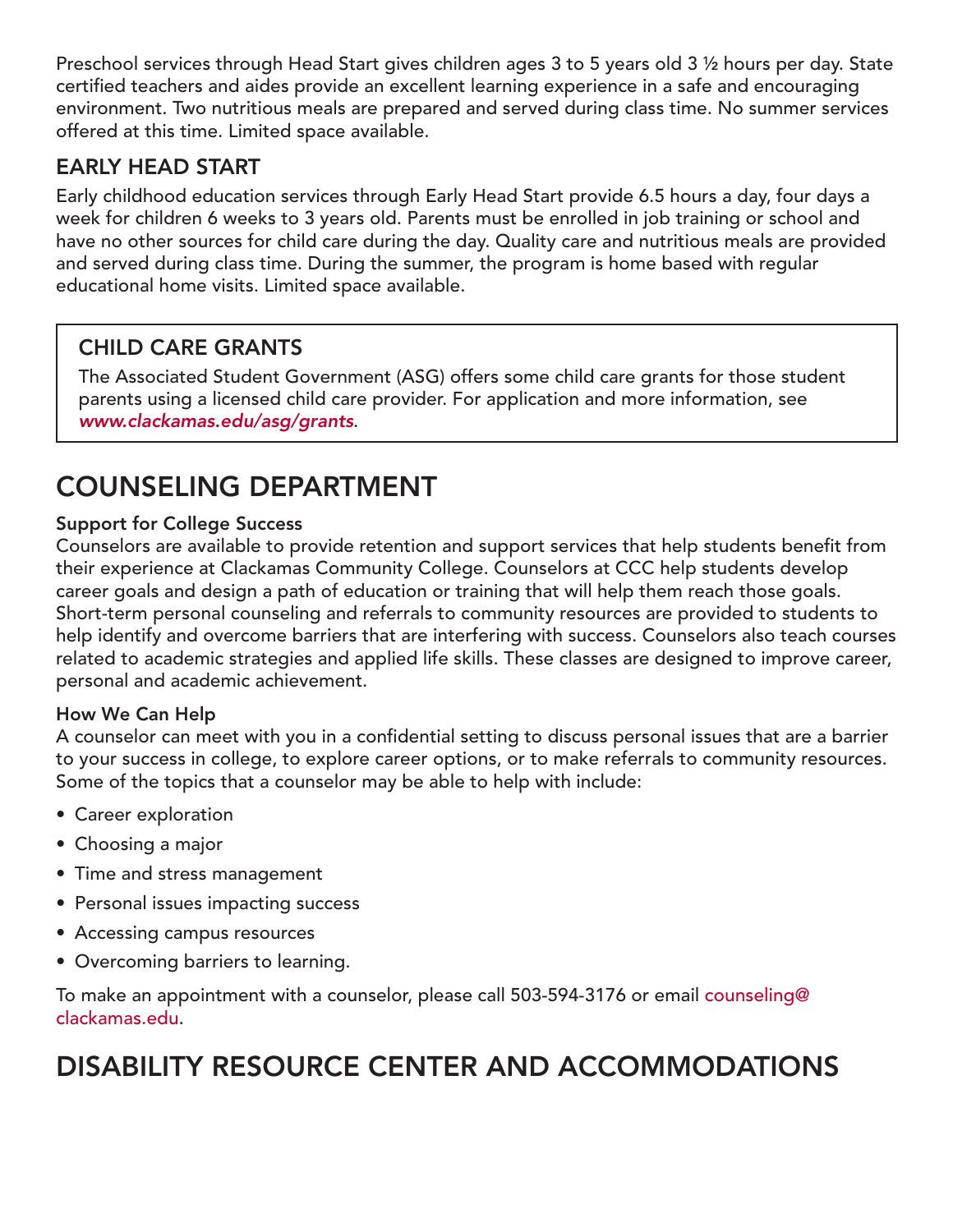The Disability Resource Center (DRC) provides services that are designed to support student success by creating a welcoming, inclusive and accessible environment. All students who use the Disability Resource Center must register with the DRC and provide documentation from a qualified provider to support their request. To make an appointment with the DRC, contact 503-594-6357 or [DRC@clackamas.edu](mailto:DRC@clackamas.edu)

## FREE FOOD PANTRY

The Free Food Pantry is operated by the Associated Student Government and provides fresh and shelf-stable food for students facing food insecurity. Hours currently vary. To sign up for a box, please visit *<https://calendly.com/asgoutreach>*. For questions about the Pantry, contact Annissa Rhynders at annissa.rhynders@clackamas.edu or call 503-594-1652.

## FOOD SERVICES

Places to find food on campus: *<https://www.clackamas.edu/campus-life/campuses-buildings-hours/food-on-campus>*

# GRADUATION SERVICES

Graduation Services provides information regarding what is still needed for program completion, understanding your academic evaluation, transferring in credits from other institutions, and your Petition for Graduation. We are located in Roger Rook and our hours are Monday-Friday 9am-4pm. You can email us at [gradservices@clackamas.edu](mailto:gradservices@clackamas.edu) or call 503-594-6651.

## PARKING

Students are allowed to park at no cost in any lot. Students parking in disabled parking spaces must display a valid DMV-issued disabled parking placard, or risk being issued a citation of up to \$100.

Call College Safety, located in McLoughlin 114, at 503-594-6650 for more information.

### SIX BASIC RULES FOR PARKING AND SAFETY

### Non-compliance may result in fine assessment

- 1. Observe and obey all posted parking control signs.
- 2. Park only in designated parking areas and marked spaces.
- 3. Park only one vehicle per marked space.
- 4. Do not block or obstruct other vehicles, campus roadways, thoroughfares or fire lanes.
- 5. Lock your vehicle doors and remove from sight any/all valuables: laptops, purses, cash, jewelry, backpacks, CDs and books.
- 6. Be responsible and respect the rights of others.

# PLACEMENT AND OTHER TESTING

Testing and Placement Services provides a variety of testing and assessment services for our students and the public, including assistance with math and writing placements. More information about how to complete math and writing placements at CCC can be found at *www.clackamas. edu/pass*. Call for more information: Oregon City Campus Testing, 503-594-3283 Harmony Campus Testing: 503-594-0636 and Wilsonville Campus Testing: 503-594-0940.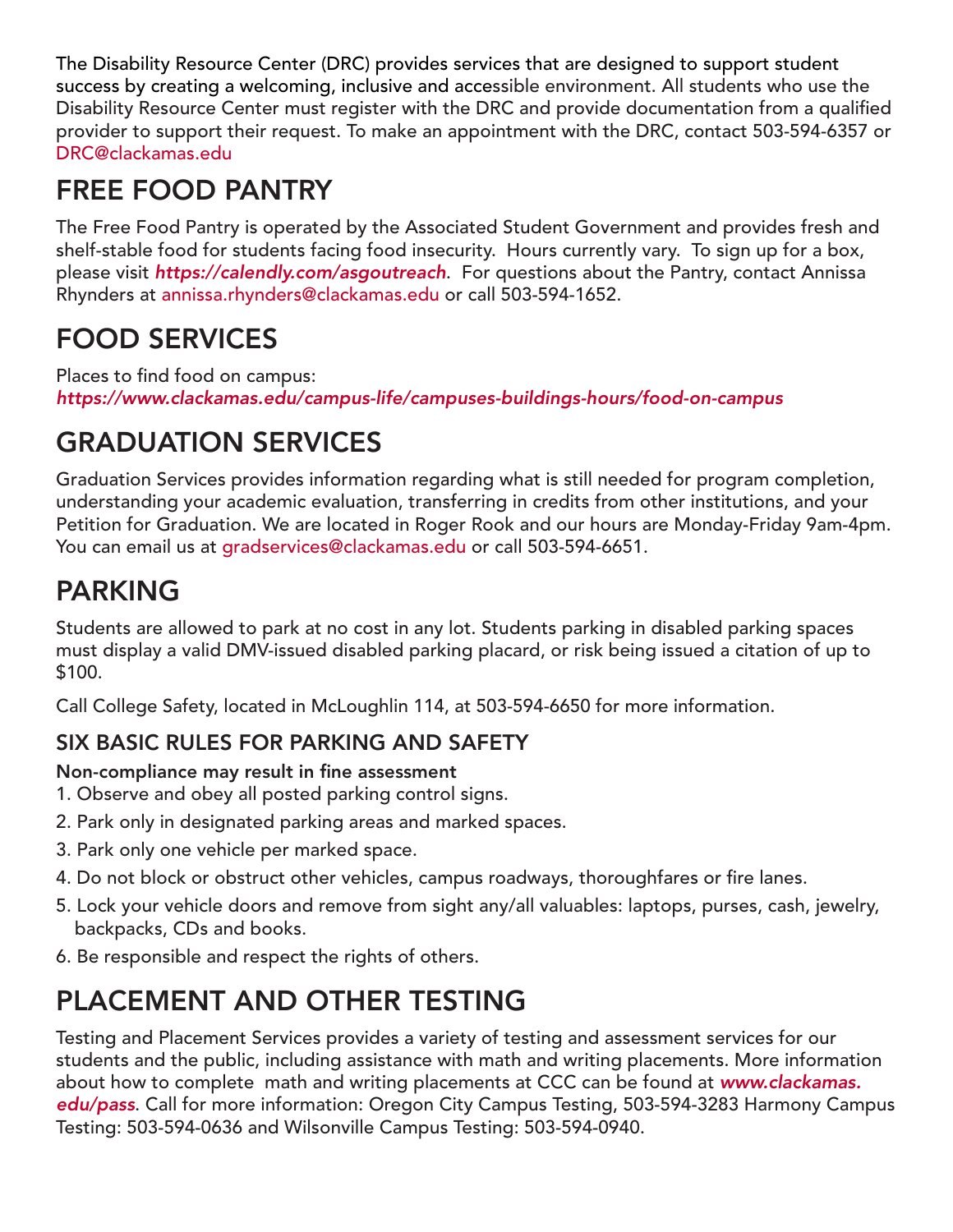## REGISTRATION AND EDUCATIONAL PLANNING

### EDUCATIONAL PLANNING

*ww[w.clackamas.edu/advising](http://depts.clackamas.edu/advising)* or [advising@clackamas.edu](mailto:advising@clackamas.edu)

### REGISTRATION ESSENTIALS:

*[www.clackamas.edu/registration](http://www.clackamas.edu/registration)*

### GETTING STARTED STEPS:

*<https://www.clackamas.edu/admissions-financial-aid/getting-started>*

### GETTING READY TO GRADUATE:

Students are encouraged to submit a petition TWO TERMS prior to their anticipated term of completion. You can submit your Petition for Graduation via Self-Service. For any questions regarding petitioning for graduation please contact [gradservices@clackamas.edu.](mailto:gradservices@clackamas.edu)

### Commencement

Information about the graduation ceremony is available at the start of Spring Term of each year at *[www.clackamas.edu/graduation](http://www.clackamas.edu/graduation)*. For any questions regarding participating in the graduation ceremonies, please contact [gradceremony@clackamas.edu](mailto:gradceremony@clackamas.edu).

# TUTORING SERVICES AT CCC

#### *[www.clackamas.edu/tutoring](http://www.clackamas.edu/academics/academic-support/tutoring-services)*

Oregon City Campus, Dye Learning Center Harmony Campus, Harmony West third floor Now offering multiple online tutoring options 503-594-6191 or tutoring@clackamas.edu

Clackamas Community College offers a welcoming environment for students to get the academic support they need through tutoring. We have several options for online and in-person tutoring. For information on how to get started, visit *www.clackamas.edu/tutoring*. To reserve an online or in-person appointment or to ask a tutor a question, visit our schedule at *[https://clackamas.](https://clackamas.mywconline.com/) [mywconline.com/](https://clackamas.mywconline.com/)*. We also have free online 24/7 tutoring through Smarthinking. To access Smarthinking, simply login to your Moodle Account and click on the Smarthinking link on the top right of the Moodle homepage.

### Subject-area Tutoring

tutoring@clackamas.edu or 503-594-6191

The Learning Center provides additional subjects by request. Students may also access Smarthinking by logging on to their Moodle account and clicking on the link on the right hand side of their Moodle home page. *Smarthinking is a supplementary tutoring resource for subjects not currently offered in the Dye Learning Center. For more information please visit [www.clackamas.](http://www.clackamas.edu/tutoring) [edu/tutoring.](http://www.clackamas.edu/tutoring)*

### Study Skills

For additional study skills resources visit the tutoring webpage at *[www.clackamas.edu/tutoring](http://www.clackamas.edu/tutoring)*.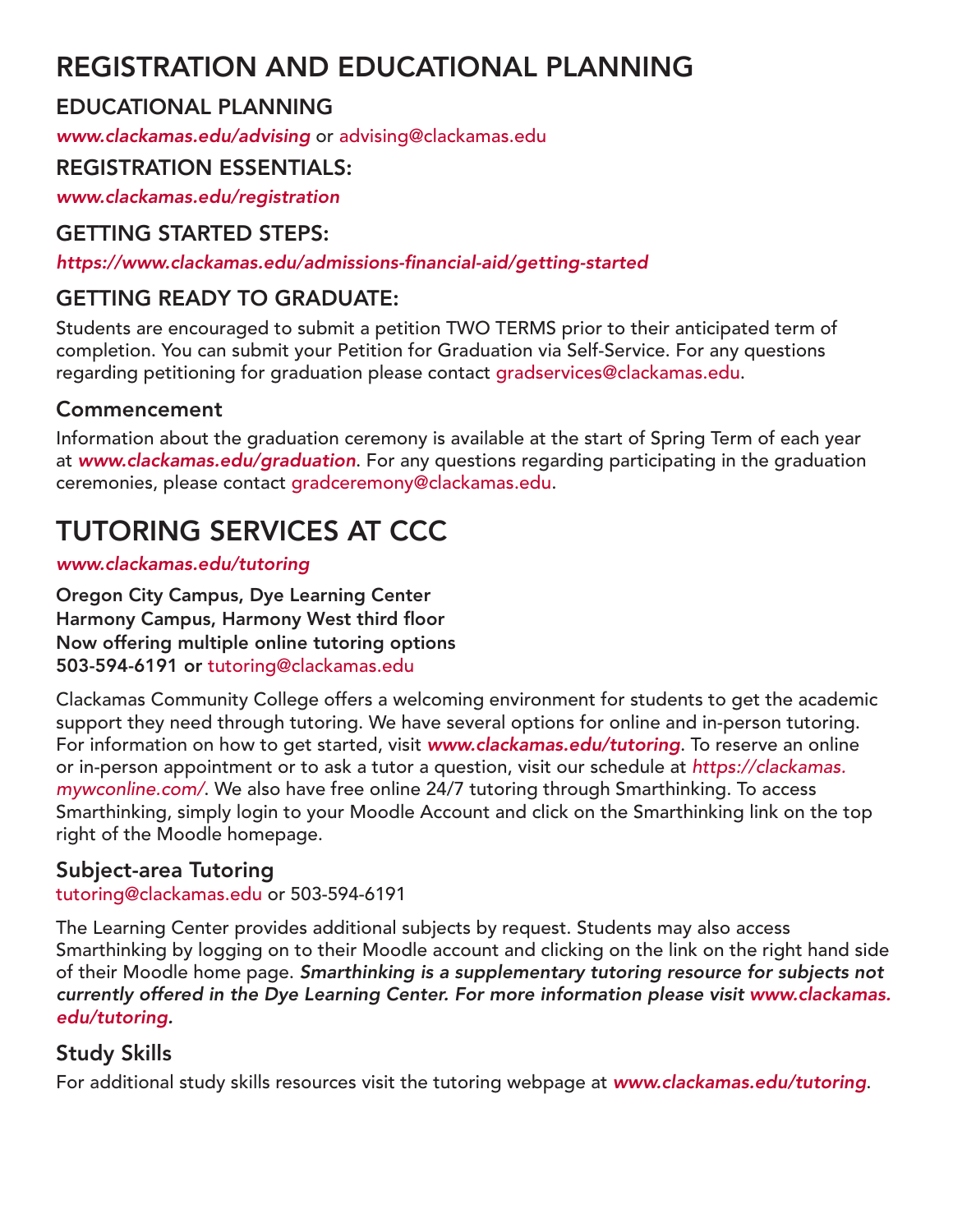#### CougarConnect Information Desk

The CougarConnect Information Desk's friendly staff can answer general CCC questions, assist with finding subject tutoring, help with technical issues such as accessing student email, Moodle, myclackamas accounts, and supporting students by connecting them with the resources they need. The CougarConnect Information Desk is located in the Dye Learning Center just beyond the double doors. Have a question? Help is here.

CougarConnect, *[www.clackamas.edu/CougarConnect](http://www.clackamas.edu/CougarConnect)*, 503-594-6632.

#### Academic Computing Lab

*www.clackamas.edu/tutoring* or 503-594-6632

The Academic Computing Lab in the Dye Learning Center has Windows-based computers available for student use and offers drop-in tutoring for a variety of computing issues, such as accessing information on Moodle, using all Microsoft Office applications, or printing. Business and computer science tutors are available during all open lab hours.

Many academic departments manage their own computer labs for students taking related classes and specialized software for these programs may be available in these labs only. The department labs are open limited hours. Check with your specific department to see if it offers such a lab.

### Library

*[library.clackamas.edu](http://library.clackamas.edu)* or 503-594-6323 (circulation) or 503-594-6042 (reference)

CCC Library offers hundreds of thousands of print books, eBooks, journals, magazines, newspapers, streaming videos, and CDs – both in the library and online from anywhere. Access our electronic resources from off-campus by visiting our website and logging in using your myClackamas username and password. Get help 24/7 from a librarian using the chat service available on our website, or by email, by phone, or by stopping by the library during open hours. Librarians teach and assist students with all research-related tasks, including using the library, developing research topics, and finding, evaluating, and citing sources. Librarians also provide course-integrated instruction, online instructional content, and LIB101, a credit-bearing library research class. Other services include Summit, interlibrary loan, Course Reserves, holds, calculator and headphone rental, printing, copying, and scanning. CCC Library is available for use by students, faculty, staff, and the general public.

## VETERANS EDUCATION AND TRAINING (VET) CENTER

Clackamas Community College supports our military family with a dedicated staff devoted to ensuring each student-veteran gets the resources needed to be successful in college and beyond. CCC is committed to helping every veteran make the transition from military service to academic and career success. We offer assistance and information about benefits, education and career options, enrollment, College resources, and community-based assistance of all types. For more information, call 503-594-3438, send us a message at [vetinfo@clackamas.edu](mailto:vetinfo@clackamas.edu), or visit *[www.clackamas.](www.clackamas.edu/veterans)edu/veterans.*